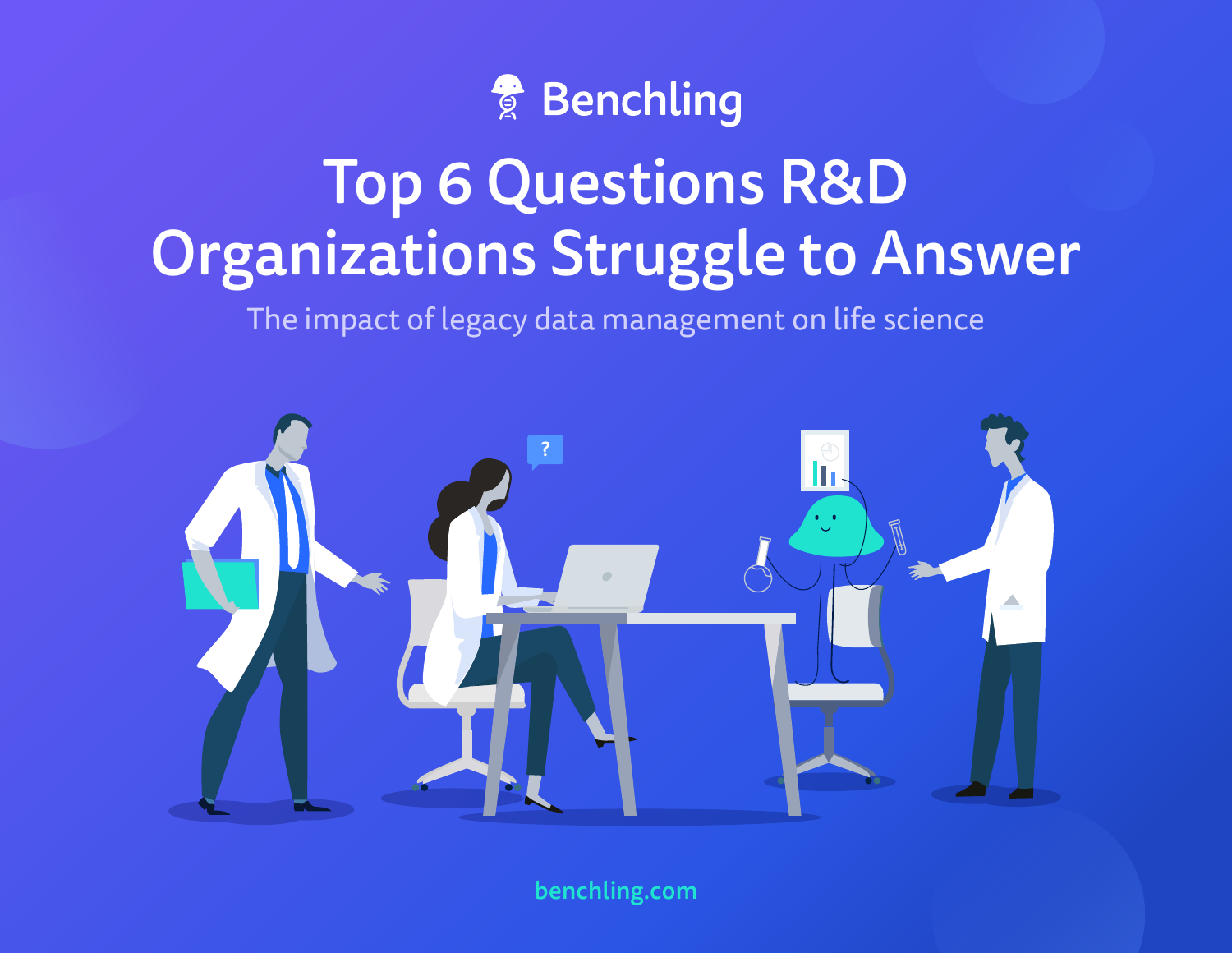### Table of Contents

| The Top 6 Questions R&D Organizations Struggle to Answer                                                    |
|-------------------------------------------------------------------------------------------------------------|
| <b>Question 1</b><br>What are the upstream sequences that correspond to a certain physical sample? 3        |
| <b>Question 2</b><br>For a given candidate, what are all of its related cellular and molecular entities? 4  |
| <b>Question 3</b><br>What are all the assays, parameters, and consumables that led to a certain candidate?5 |
| <b>Question 4</b>                                                                                           |
| <b>Question 5</b>                                                                                           |
| <b>Question 6</b>                                                                                           |
| How many FTEs and resources do we need to allocate to a new project?  8                                     |
|                                                                                                             |

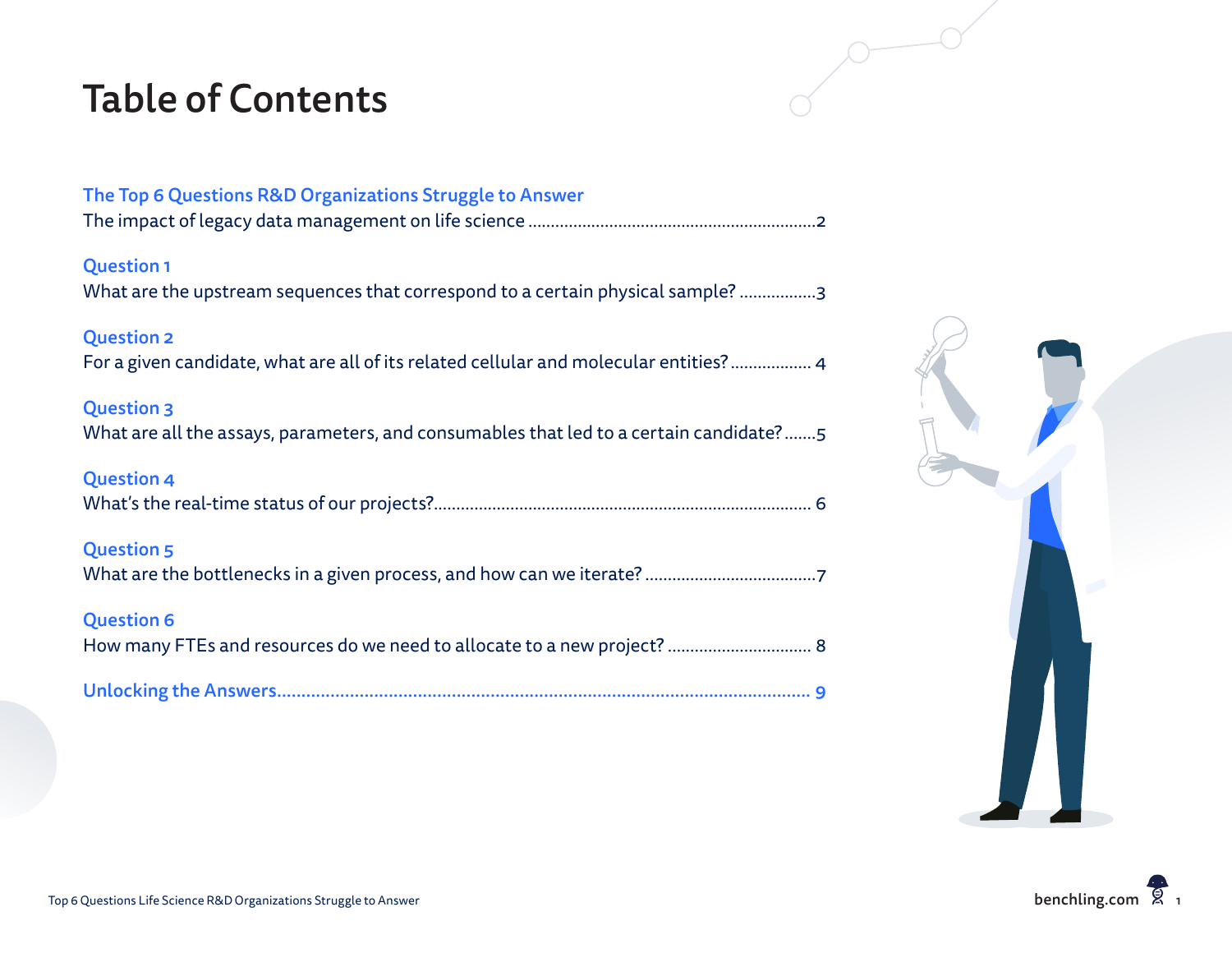# <span id="page-2-0"></span>Top 6 Questions R&D Organizations Struggle to Answer

The impact of legacy data management on life science

The life science industry is shifting to a new model to support the next generation of therapeutic development. R&D has become more specialized and more collaborative, and produces vast amounts of highly complex data. In order to stay competitive, life science companies need data systems that help address a new set of challenges.

**Teams are more distributed and specialized than ever before, yet they need to collaborate closely.**

**For organizations to make informed business decisions, they need to be able to centralize, interlink, and analyze a larger quantity of complex data.**

**Scientific platforms are rapidly evolving, so processes need to be able to adapt to capture relevant data.**

Without addressing these challenges, it's difficult for scientists and R&D leaders to access the information they need to make fully informed decisions. At the level of an individual scientist, this can negatively impact their productivity and the quality of their outputs. For R&D leadership, suboptimal cross-team collaboration, a lack of centralized data, and sluggishness to respond to process changes lead to knowledge gaps that slow down the pipeline.

To better understand the nature of these challenges and identify the core questions that R&D organizations are struggling to answer with their current systems, we spoke with scientists and R&D leaders throughout the industry. In this document, we discuss the six questions that emerged as common themes, as well as suggestions for how you can address them in your own R&D organization.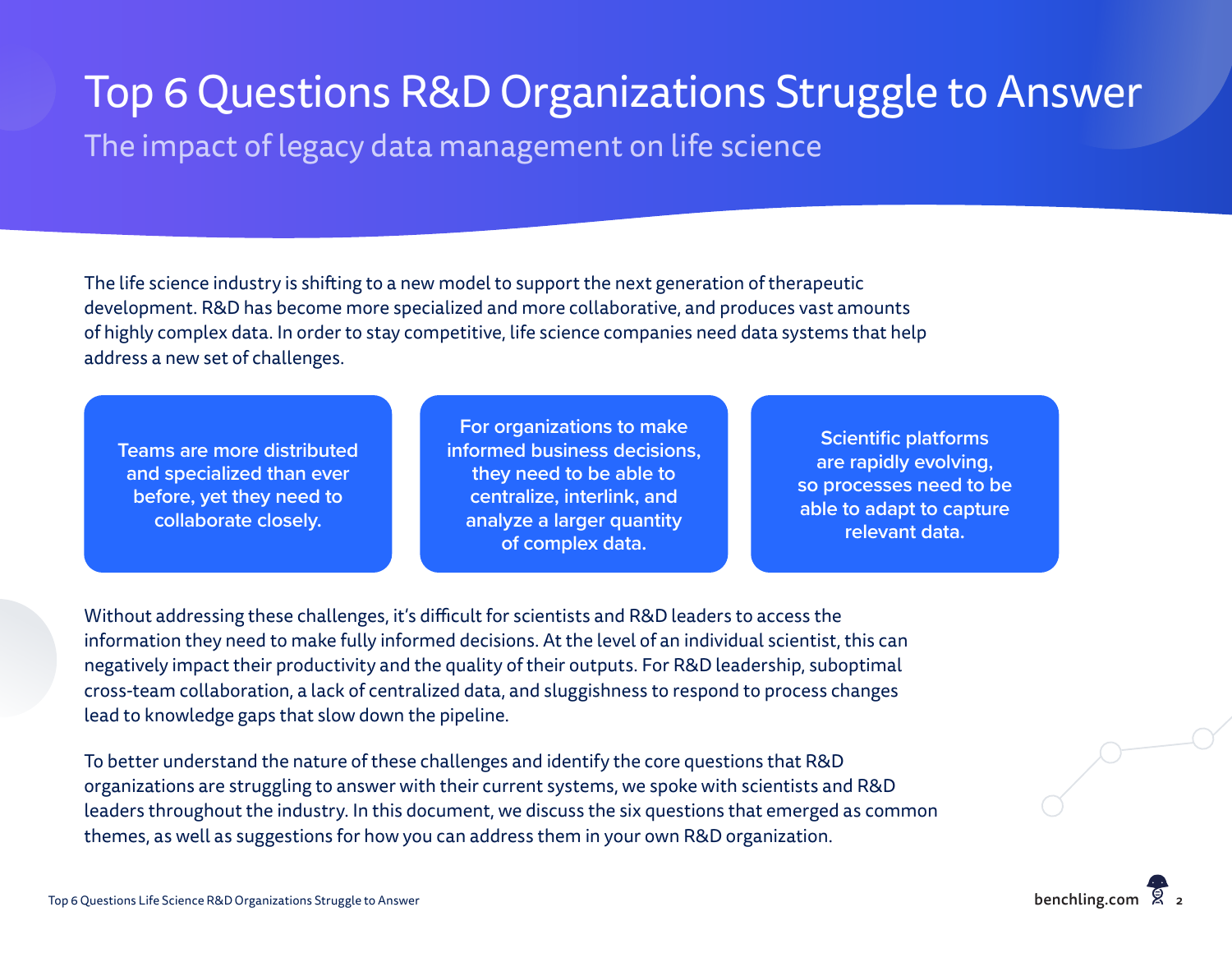### <span id="page-3-0"></span>What are the upstream sequences that correspond to a certain physical sample? 1

### Why is this difficult to answer?

• Legacy systems can't connect downstream results to upstream sequence data, creating a disconnect between experimental results and inputs. Scientists have to manually track down sequence data or repeat experiments.

### Why is this top-of-mind?

- Maintaining the connection between sequences and samples is crucial to evaluating the performance of the sequence / cell line.
- Downstream team members need access to data from earlier stages of the experiment to inform their work.
- Core teams may receive a sample, but without all of its relevant data and context, the sample becomes meaningless, wasting resources and time.

#### What's the solution?

• Connect your [repository of sequence data](https://www.benchling.com/registry/) to your [inventory](https://www.benchling.com/inventory/) and [process management](https://www.benchling.com/workflows/) systems. By integrating these tools, you can prevent gaps in the data and keep the pipeline moving.

*\*Statistics from a recent poll of Benchling customers before implementing Benchling*

### **The Stats on Legacy Systems**

**4/10**

The satisfaction of R&D teams with the cross-team collaboration enabled by legacy systems.\*

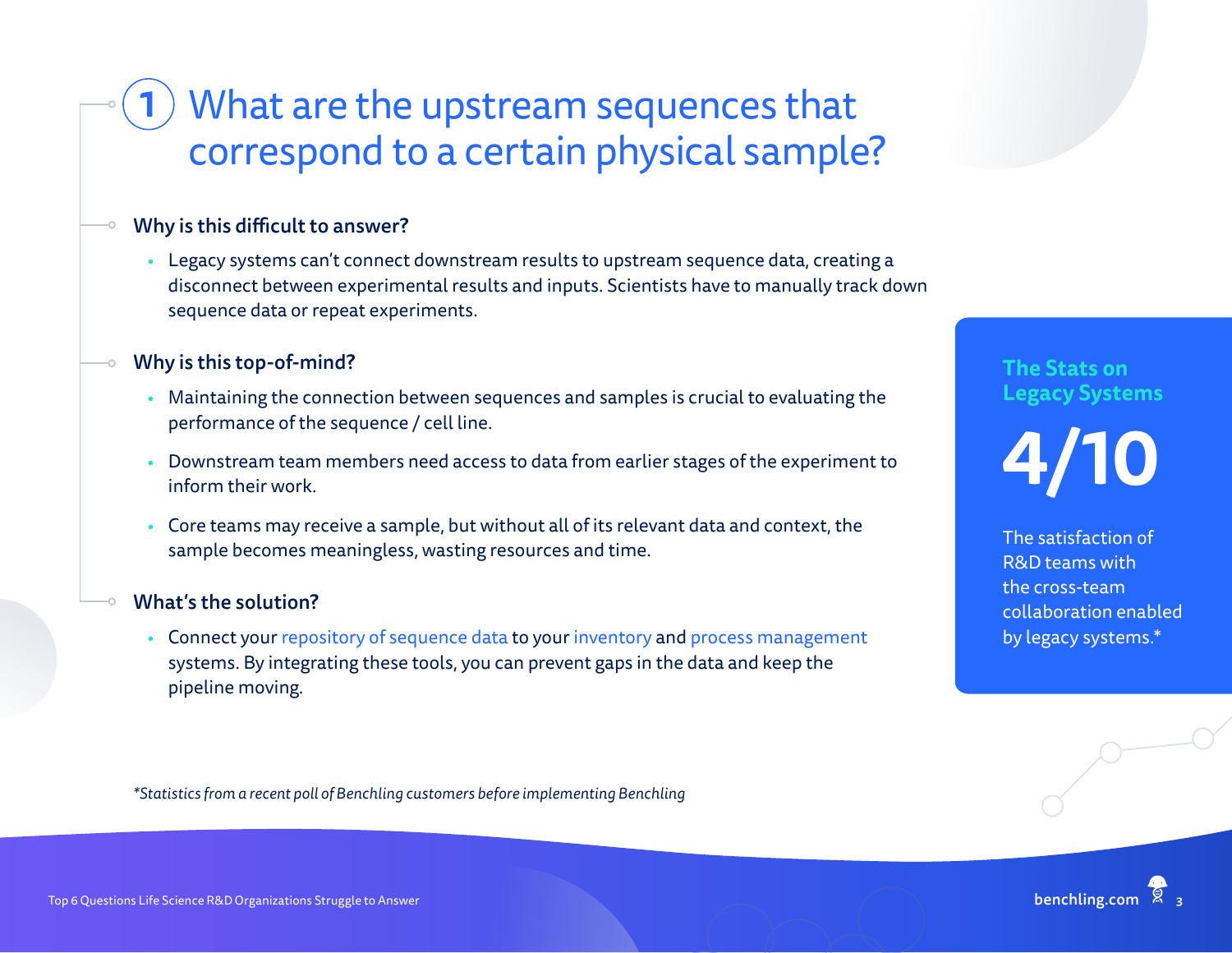### <span id="page-4-0"></span>For a given candidate, what are all of its related cellular and molecular entities?

### Why is this difficult to answer?

• Modern life science R&D involves a wide range of interrelated entities that produce specific types of data. To get the complete picture of a candidate, all of these data need to be captured and interlinked. Legacy software simply wasn't built to model the complexity of biological entities.

#### Why is this top-of-mind?

- To fully understand a candidate and inform a go/no-go decision, R&D organizations need to understand the full cellular and molecular genealogy of that candidate.
- Compared to traditional small molecule R&D, modern life science R&D is much more complex. The full history of a candidate comprises many different types of data, from plasmids, to cell lines, to oligos.
- Comparing the genealogies of different candidates side-by-side can provide insights for future lead identification.

### What's the solution?

• Use [tools that are built with biology in mind](https://www.benchling.com/registry/) to capture and interlink the relevant types of data.

### **The Stats on Legacy Systems**

### **2.2 Hours**

The amount of time the average scientist spends each week assembling the genealogy of a single sample.

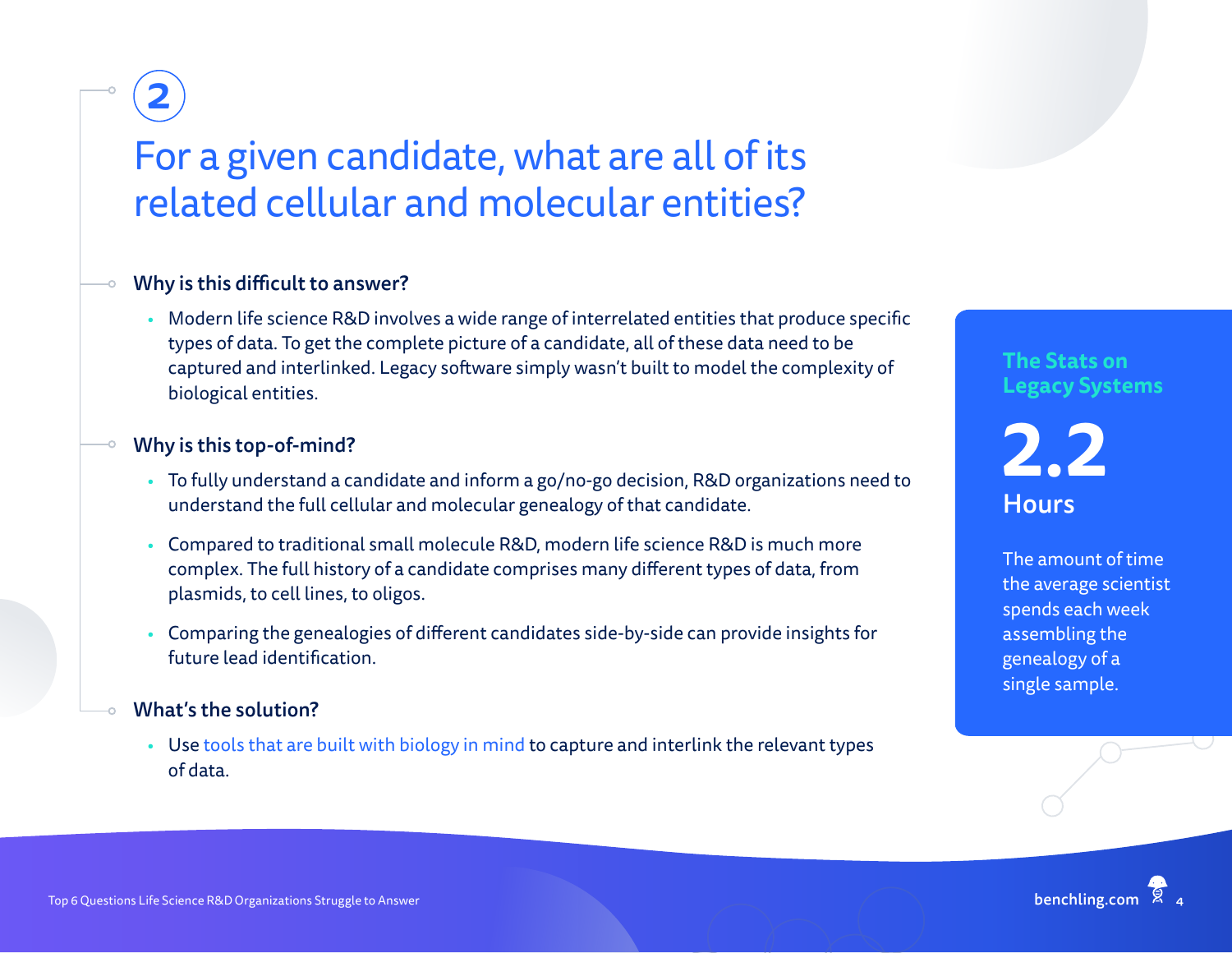### <span id="page-5-0"></span>What are all the assays, parameters, and consumables that led to a certain candidate?

### Why is this difficult to answer?

• Spreadsheets, emails, and legacy R&D software don't provide an easily accessible experimental history. Data is often lost, inaccurate, or duplicated.

#### Why is this top-of-mind?

- Data are the foundation of any successful life science R&D program. Without centralizing and analyzing all the data behind a candidate, companies can't get the insights they need to move their pipeline forward.
- Anytime data are siloed is a chance for data to go missing. Connecting assay data with process parameters ensures your team doesn't waste time duplicating experiments.
- Recording experimental results along with all of the relevant context is critical for regulatory approvals.

#### What's the solution?

• Connect [assay data](https://www.benchling.com/registry/) with [data on processes](https://www.benchling.com/workflows/) and [consumables usage](https://www.benchling.com/requests/). Scientists and decision makers will be able to understand the steps that led to a result, making their processes transparent, repeatable, and error-proof.

### **The Stats on Legacy Systems 2/10**

R&D teams' ease in finding the necessary data related to a specific candidate.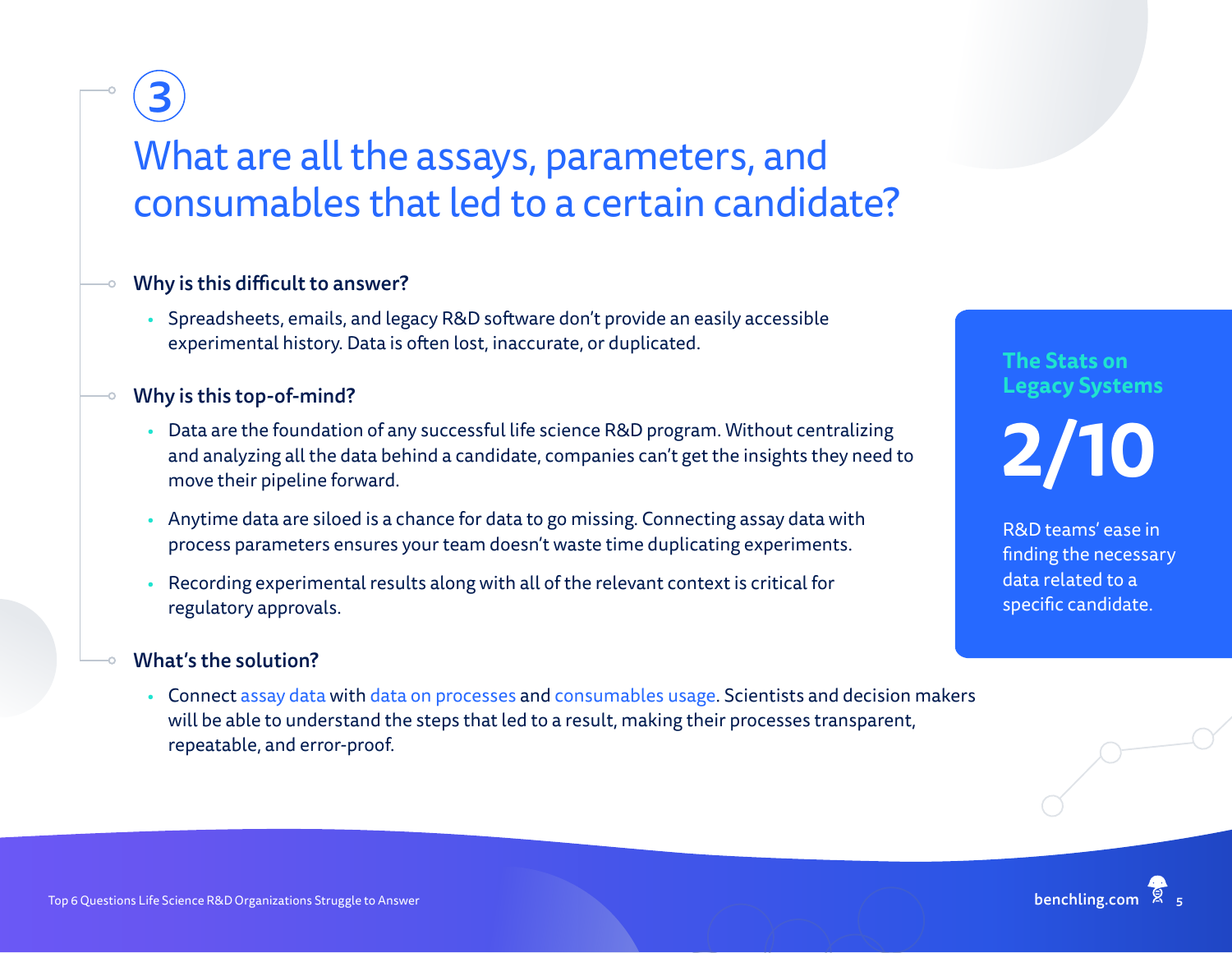### <span id="page-6-0"></span>What's the real-time status of our projects?

### Why is this difficult to answer?

• Life science R&D processes are inherently complex and iterative. Getting a complete picture of project progress is difficult when using systems that weren't built with biology in mind.

#### Why is this top-of-mind?

- Modern life science R&D involves a large number of disparate teams and processes, so R&D leaders need a way to manage them concurrently.
- Having access to real-time project status means you can more accurately predict downstream timelines and adjust them when necessary.
- Immediate insight into project performance lets you promptly identify and communicate changes in project priorities.

#### What's the solution?

• Leverage your data management system to [unify project tracking](https://www.benchling.com/workflows/) with [experimental](https://www.benchling.com/notebook/)  [notetaking and results reporting](https://www.benchling.com/notebook/). This will give you a clear line of sight into project progress so you can quickly pivot when necessary.

### **The Stats on Legacy Systems**



The amount of time the average scientist spends each week compiling reports on project progress.

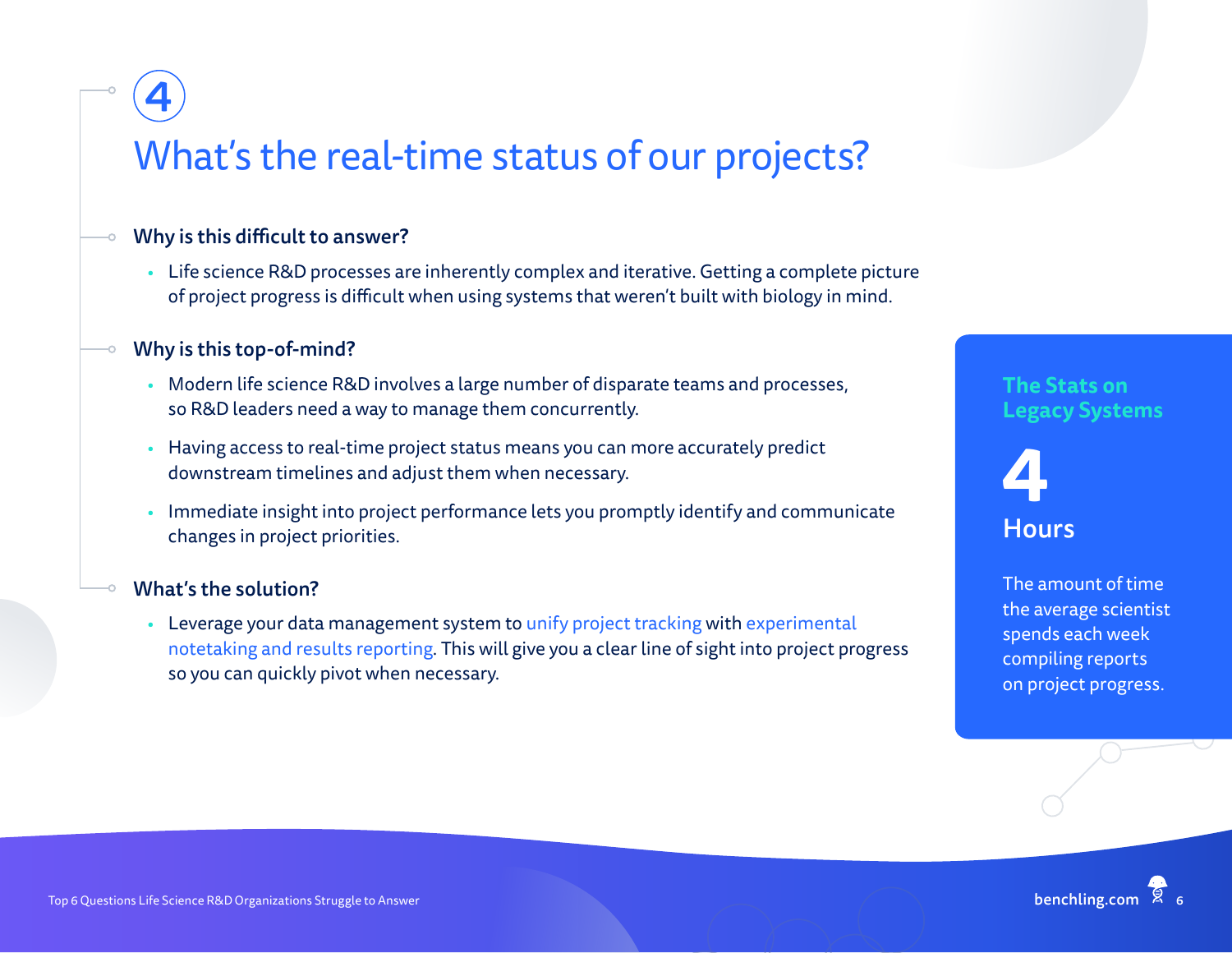### <span id="page-7-0"></span>What are the bottlenecks in a given process, and how can we iterate?

### Why is this difficult to answer?

• It's difficult for organizations to identify bottlenecks and optimize processes without metadata on processes themselves. What's more, rigid software systems make it challenging to iterate on processes once bottlenecks are identified.

### Why is this top-of-mind?

- Quickly identifying bottlenecks before they become a larger problem is critical to saving time and resources.
- Immediate insight into what's working and what needs improvement is key to process optimization.
- R&D organizations need to learn as much as possible from each experiment. Tracking less data makes process development more costly.

#### What's the solution?

• In a flexible digital system, [gather data on process performance](https://www.benchling.com/insights/) (ex. process runtime, quality of outputs, reagents used) and results. This will help you quickly identify bottlenecks and ensure that you can rapidly iterate.

## **The Stats on Legacy Systems 3/10**

R&D teams' satisfaction with the data capture and reporting capabilities of legacy systems.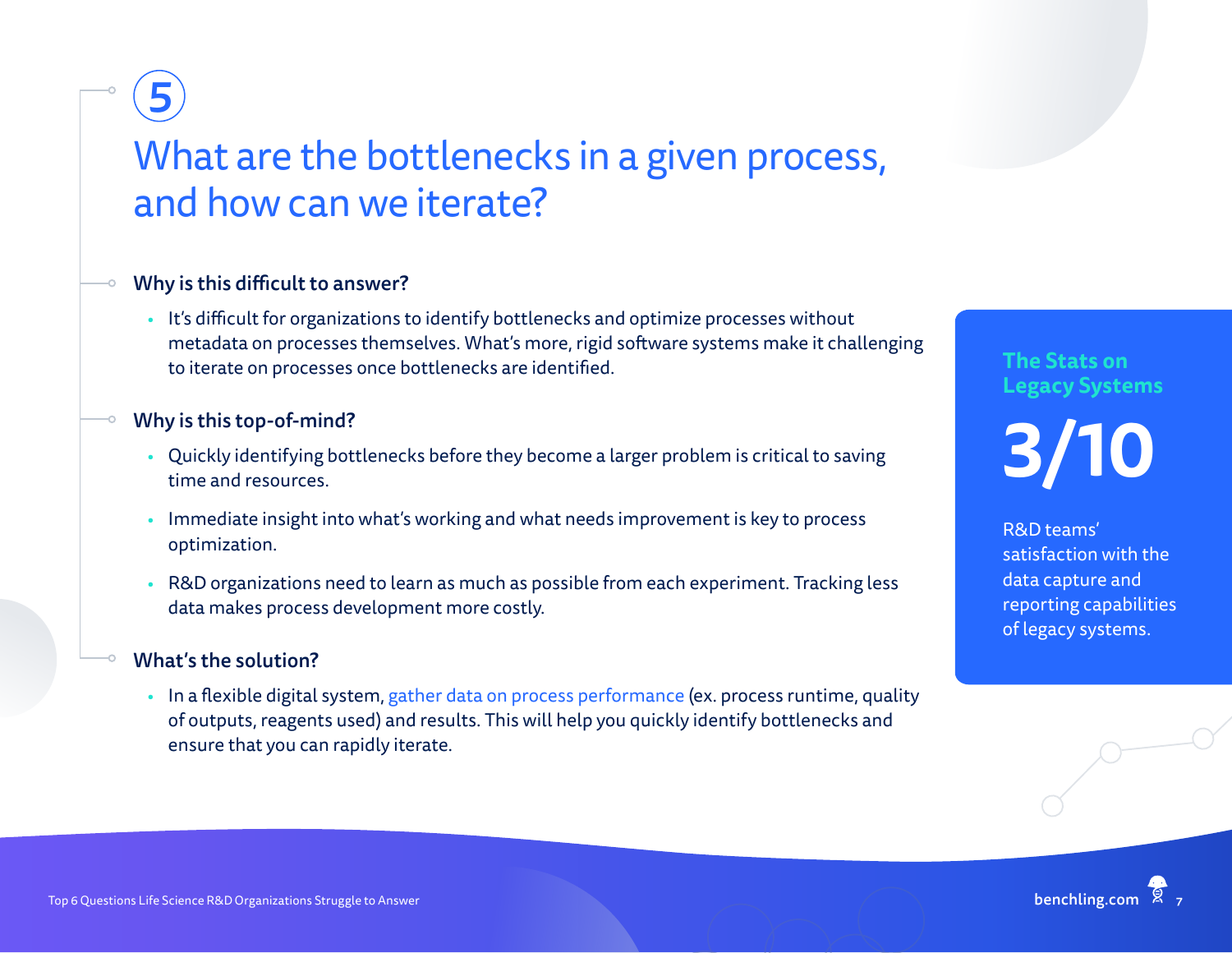### <span id="page-8-0"></span>How many FTEs and resources do we need to allocate to a new project?

### Why is this difficult to answer?

• For novel life science R&D processes with few industry benchmarks, forecasting is largely dependent on the company's own historical data. Unless you're gathering that data in a queryable manner, forecasting can be more of an art than a science.

#### Why is this top-of-mind?

- Understanding the performance of past projects and the resources they required is key to accurate forecasting.
- Over- or under-investing the right amount of resources in a project upfront can affect the ultimate success of the project.
- Accurate forecasting saves scientists time, reduces unnecessary busywork, and conserves resources.

#### What's the solution?

• Connect data that describes [project performance and time-to-milestone](https://www.benchling.com/workflows/) with data that describes [reagent usage](https://www.benchling.com/registry/). With insight both into project performance and reagent usage, you'll be able to innovate more efficiently in the future.

### **The Stats on Legacy Systems 5/10**

R&D teams' confidence in data recorded in legacy systems.